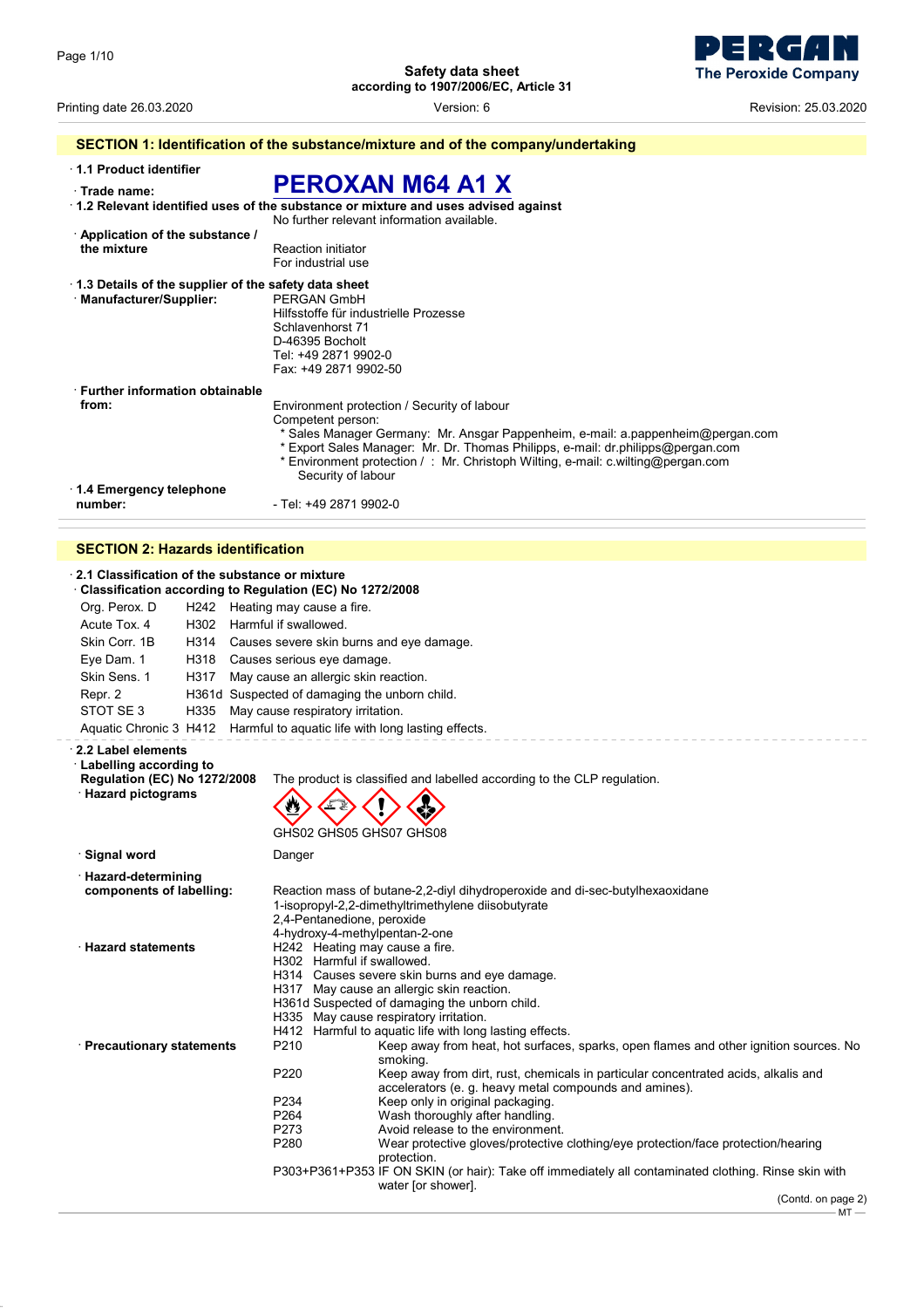Printing date 26.03.2020 **Printing date 26.03.2020 Revision: 25.03.2020 Version: 6 Revision: 25.03.2020** 



## **Trade name:PEROXAN M64 A1 X**

|                  | (Contd. of page 1)                                                                                     |
|------------------|--------------------------------------------------------------------------------------------------------|
|                  | P305+P351+P338 IF IN EYES: Rinse cautiously with water for several minutes. Remove contact lenses, if  |
|                  | present and easy to do. Continue rinsing.                                                              |
| P310             | Immediately call a POISON CENTER/doctor.                                                               |
| P405             | Store locked up.                                                                                       |
| P410             | Protect from sunlight.                                                                                 |
| P411+P235        | Store at temperatures not exceeding +30°C. Keep cool.                                                  |
| P420             | Do not mix with peroxide-accelerators or reducing agents.                                              |
| P <sub>501</sub> | Dispose of contents/container in accordance with local/regional/national/international<br>regulations. |
| n                |                                                                                                        |

· **2.3 Other hazards**

| <b>Results of PBT and vPvB assessment</b> |                 |  |
|-------------------------------------------|-----------------|--|
| $\cdot$ PBT:                              | Not applicable. |  |
| · vPvB:                                   | Not applicable. |  |

#### **SECTION 3: Composition/information on ingredients**

#### · **3.2 Chemical characterisation: Mixtures**

| · Dangerous components:                                                                        |                                                                                                                                                                                    |            |
|------------------------------------------------------------------------------------------------|------------------------------------------------------------------------------------------------------------------------------------------------------------------------------------|------------|
| CAS: 6846-50-0<br>EINECS: 229-934-9<br>Reg-No.: 01-2119451093-47                               | 1-isopropyl-2,2-dimethyltrimethylene diisobutyrate<br>Repr. 2, H361d; Aquatic Chronic 3, H412                                                                                      | 30-40%     |
| CAS: 1338-23-4<br>EC number: 700-954-4<br>Reg-No.: 01-2119514691-43                            | Reaction mass of butane-2,2-diyl dihydroperoxide and di-sec-butylhexaoxidane<br>Org. Perox. D, H242; Skin Corr. 1B, H314; Eye Dam. 1, H318; Acute Tox. 4, H302; Acute Tox. 4, H332 | 25-30%     |
| CAS: 123-42-2<br>EINECS: 204-626-7<br>Index number: 603-016-00-1<br>Reg-No.: 01-2119473975-21  | 4-hydroxy-4-methylpentan-2-one<br>Flam. Lig. 3, H226; Eye Irrit. 2, H319; STOT SE 3, H335                                                                                          | 20-25%     |
| CAS: 37187-22-7<br>EINECS: 253-384-9<br>Reg-No.: 01-2119965139-28                              | 2,4-Pentanedione, peroxide<br>Alternative CAS number: 13784-51-5<br>Org. Perox. D, H242; Eye Irrit. 2, H319; Skin Sens. 1, H317                                                    | 5-10%      |
| CAS: 7722-84-1<br>EINECS: 231-765-0<br>Index number: 008-003-00-9<br>Reg-No.: 01-2119485845-22 | hydrogen peroxide solution<br>Ox. Liq. 1, H271; Skin Corr. 1A, H314; Acute Tox. 4, H302; Acute Tox. 4, H332; STOT SE 3, H335;<br>Aquatic Chronic 3, H412                           | $1 - 2.5%$ |
| CAS: 78-93-3<br>EINECS: 201-159-0<br>Index number: 606-002-00-3<br>Reg-No.: 01-2119457290-43   | butanone<br>Flam. Lig. 2, H225; Eye Irrit. 2, H319; STOT SE 3, H336                                                                                                                | $1 - 2,5%$ |
| CAS: 123-54-6<br>EINECS: 204-634-0<br>Index number: 606-029-00-0<br>Reg-No.: 01-2119458968-15  | pentane-2,4-dione<br>Flam. Lig. 3, H226; Acute Tox. 3, H311; Acute Tox. 3, H331; Acute Tox. 4, H302                                                                                | $0,1-1%$   |
| · Additional information:                                                                      | For the wording of the listed hazard phrases refer to section 16.                                                                                                                  |            |

#### **SECTION 4: First aid measures**

· **4.1 Description of first aid measures** Immediately remove any clothing soiled by the product. Symptoms of poisoning may even occur after several hours; therefore medical observation for at least 48 hours after the accident. Take care of personal protection for the first aider. · **After inhalation:** Supply fresh air and to be sure call for a doctor. In case of unconsciousness place patient stably in side position for transportation. Take affected persons into fresh air and keep quiet. · **After skin contact:** Immediately wash with water and soap and rinse thoroughly. Immediately remove contaminated clothing. · **After eye contact:** Rinse opened eye for several minutes under running water. Then consult a doctor.<br>· **After swallowing:** Call for a doctor immediately. Call for a doctor immediately. Drink plenty of water and provide fresh air. Call for a doctor immediately. · **4.2 Most important symptoms and effects, both acute and**

No further relevant information available.

(Contd. on page 3) MT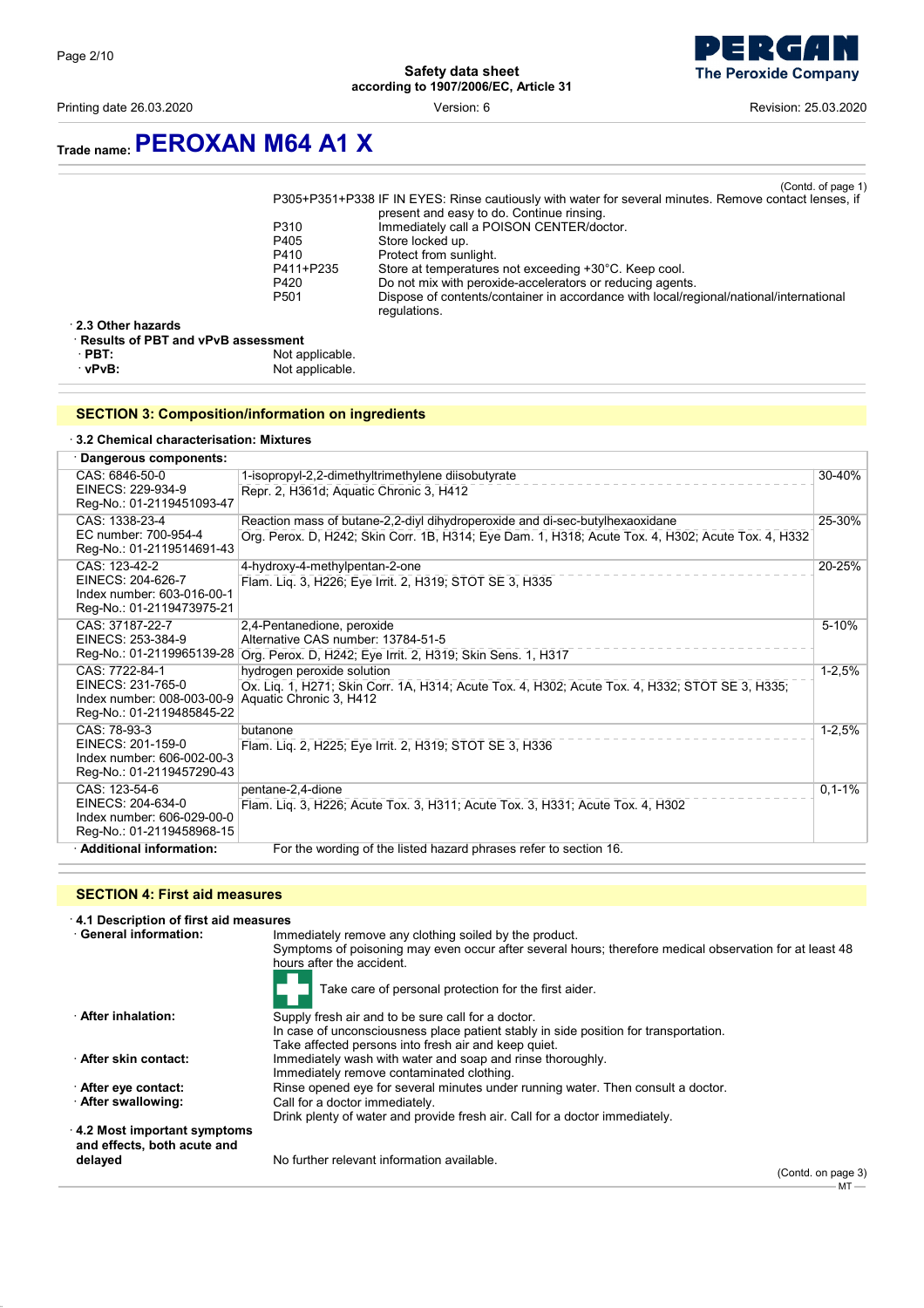Printing date 26.03.2020 Version: 6 Revision: 25.03.2020



| 4.3 Indication of any immediate                                                             | (Contd. of page 2)                                                                                                                                                                                                                                                                                                                                                                                                                                                                       |
|---------------------------------------------------------------------------------------------|------------------------------------------------------------------------------------------------------------------------------------------------------------------------------------------------------------------------------------------------------------------------------------------------------------------------------------------------------------------------------------------------------------------------------------------------------------------------------------------|
| medical attention and special<br>treatment needed                                           | No further relevant information available.                                                                                                                                                                                                                                                                                                                                                                                                                                               |
| <b>SECTION 5: Firefighting measures</b>                                                     |                                                                                                                                                                                                                                                                                                                                                                                                                                                                                          |
| ⋅ 5.1 Extinguishing media<br>· 5.2 Special hazards arising from<br>the substance or mixture | · Suitable extinguishing agents: CO2, powder or water spray. Fight larger fires with water spray or alcohol resistant foam.<br>Under certain fire conditions, traces of other toxic gases cannot be excluded.<br>Hydrocarbons, carbondioxide and -monoxid.                                                                                                                                                                                                                               |
| ⋅ 5.3 Advice for firefighters<br>· Protective equipment:<br>· Additional information        | Do not inhale explosion gases or combustion gases.<br>Cool endangered receptacles with water spray.<br>Self-protection first!                                                                                                                                                                                                                                                                                                                                                            |
| <b>SECTION 6: Accidental release measures</b>                                               |                                                                                                                                                                                                                                                                                                                                                                                                                                                                                          |
| 6.1 Personal precautions,<br>protective equipment and<br>emergency procedures               | Keep away from ignition sources.<br>In case of further temperature should be cooled with waterspray from a safe distance.<br>Wear breathing apparatus with filter A during decomposition of materials.                                                                                                                                                                                                                                                                                   |
| 6.2 Environmental precautions:                                                              | Wear protective equipment. Keep unprotected persons away.<br>Do not allow to enter sewers/ surface or ground water.                                                                                                                                                                                                                                                                                                                                                                      |
| $\cdot$ 6.3 Methods and material for<br>containment and cleaning up:                        | Dispose contaminated material as waste according to item 13.<br>Ensure adequate ventilation.                                                                                                                                                                                                                                                                                                                                                                                             |
| ⋅6.4 Reference to other sections                                                            | Large quantities should be diluted with suitable desensitation agent to a concentration below 10 % before<br>disposal.<br>Soak up with absorbant material (e. g. Vermiculit) and dispose of in accordance with government<br>regulations.<br>See Section 7 for information on safe handling.<br>See Section 8 for information on personal protection equipment.<br>See Section 13 for disposal information.<br>In case of large spillage the environmental authority should be informed. |
| <b>SECTION 7: Handling and storage</b>                                                      |                                                                                                                                                                                                                                                                                                                                                                                                                                                                                          |
| $\cdot$ 7.1 Precautions for safe                                                            |                                                                                                                                                                                                                                                                                                                                                                                                                                                                                          |

| handling                             | Keep away from heat and direct sunlight.                                                                                    |
|--------------------------------------|-----------------------------------------------------------------------------------------------------------------------------|
|                                      | Open and handle receptacle with care.                                                                                       |
|                                      | Prevent formation of aerosols.                                                                                              |
|                                      | Wear suitable respiratory protective device when decanting larger quantities without extractor facilities.                  |
|                                      | Do not refill residue into storage receptacles.                                                                             |
|                                      | Restrict the quantity stored at the work place.                                                                             |
|                                      | Before break and at the end of work hands should be thoroughly washed.                                                      |
|                                      | Only use tools made of suitable materials (e. g. polyethylene or stainless steel).                                          |
|                                      | Keep away from dirt, rust, chemicals in particular concentrated acids, alkalis and accelerators (e. g. heavy-               |
|                                      | metal compounds and amines).                                                                                                |
|                                      | While using do not eat, drink or smoke.                                                                                     |
|                                      | Do not generate flames or sparks.                                                                                           |
|                                      | Keep product and emptied container away from heat and sources of ignition.                                                  |
|                                      | Avoid shock and friction.                                                                                                   |
|                                      | Take precautionary measures against static discharges.                                                                      |
|                                      | Do not smoke.                                                                                                               |
| $\cdot$ Information about fire - and |                                                                                                                             |
|                                      | Protect from heat.                                                                                                          |
| explosion protection:                |                                                                                                                             |
|                                      | Protect against electrostatic charges.                                                                                      |
|                                      | Prevent impact and friction.                                                                                                |
|                                      | Use explosion-proof apparatus / fittings and spark-proof tools.<br>Fumes can combine with air to form an explosive mixture. |
|                                      | $\sim$ $\sim$ $\sim$ $\sim$                                                                                                 |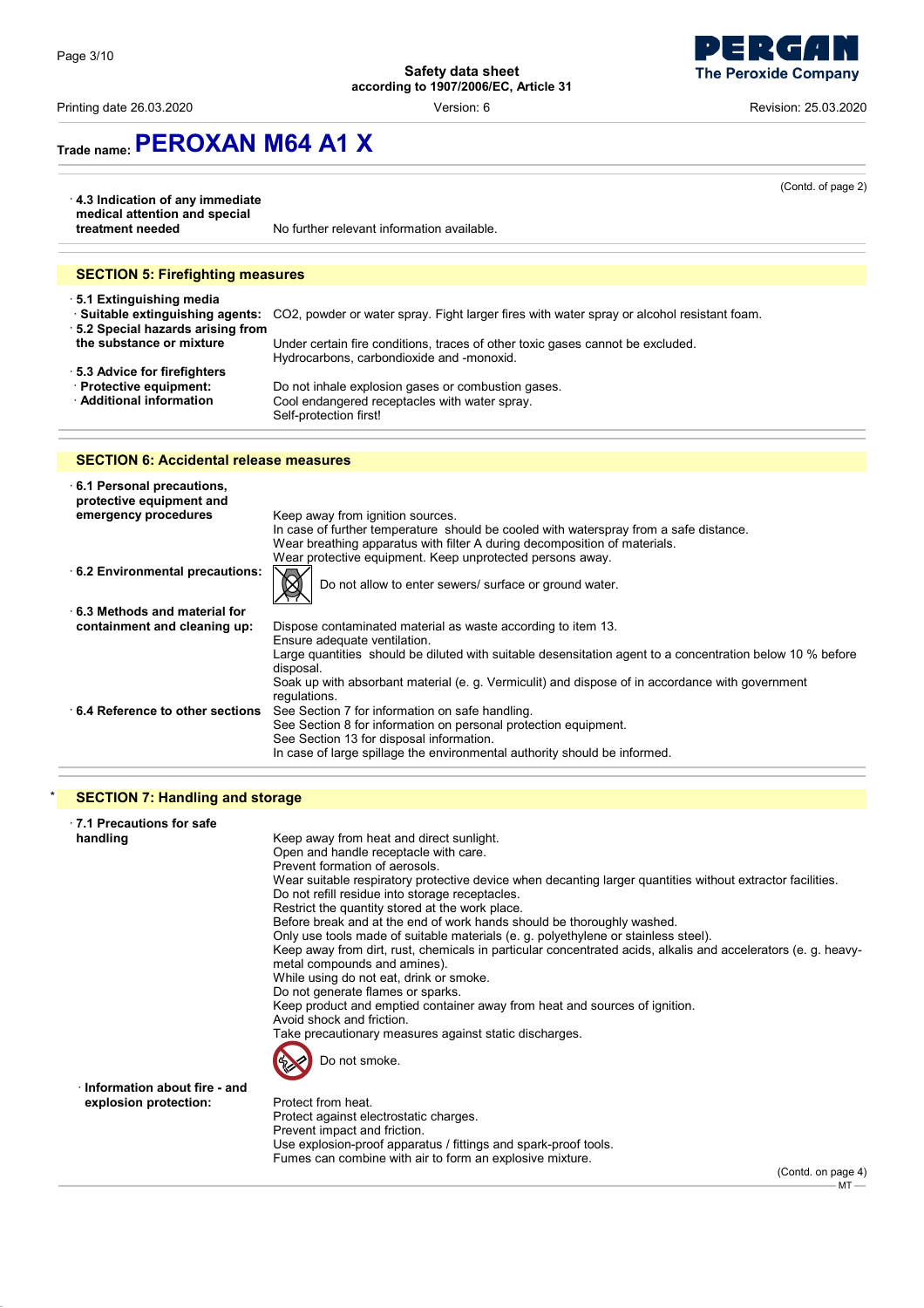

Printing date 26.03.2020 Version: 6 Revision: 25.03.2020

|                                                                                                                                                                         | (Contd. of page 3)                                                                                                                              |
|-------------------------------------------------------------------------------------------------------------------------------------------------------------------------|-------------------------------------------------------------------------------------------------------------------------------------------------|
|                                                                                                                                                                         | Wear shoes with conductive soles.                                                                                                               |
|                                                                                                                                                                         | Formation of flammable or explosive gas/air-mixtures is possible.                                                                               |
|                                                                                                                                                                         | Avoid open flames, sparks, direct sunlight and other sources of ignition.                                                                       |
|                                                                                                                                                                         | Keep ignition sources away - Do not smoke.                                                                                                      |
|                                                                                                                                                                         | .7.2 Conditions for safe storage, including any incompatibilities                                                                               |
| Storage:                                                                                                                                                                | Pay attention to the special requirements of your local autorithies for storing dangerous goods.                                                |
| · Requirements to be met by<br>storerooms and receptacles:                                                                                                              |                                                                                                                                                 |
|                                                                                                                                                                         | Store only in the original receptacle.<br>Prevent any seepage into the ground.                                                                  |
|                                                                                                                                                                         | Use only receptacles specifically permitted for this substance/product.                                                                         |
| · Information about storage in                                                                                                                                          |                                                                                                                                                 |
| one common storage facility:                                                                                                                                            | Do not store or park organic peroxide together with heavy metal compounds and amines.<br>Store away from foodstuffs, drinks and feeding stuffs. |
| <b>Further information about</b>                                                                                                                                        |                                                                                                                                                 |
| storage conditions:                                                                                                                                                     | Keep container tightly sealed.                                                                                                                  |
|                                                                                                                                                                         | Protect from heat and direct sunlight.<br>Protect from contamination.                                                                           |
|                                                                                                                                                                         | Store under lock and key and out of the reach of children.                                                                                      |
| $\cdot$ Recommended storage                                                                                                                                             |                                                                                                                                                 |
| temperature (To maintain                                                                                                                                                |                                                                                                                                                 |
| quality):<br>· Storage class:                                                                                                                                           | $0 \dots +30 °C$<br>5.2                                                                                                                         |
| 7.3 Specific end use(s)                                                                                                                                                 | No further relevant information available.                                                                                                      |
| 8.1 Control parameters                                                                                                                                                  |                                                                                                                                                 |
|                                                                                                                                                                         | Ingredients with limit values that require monitoring at the workplace:                                                                         |
| 123-42-2 4-hydroxy-4-methylpentan-2-one                                                                                                                                 |                                                                                                                                                 |
|                                                                                                                                                                         | WEL (Great Britain) Short-term value: 362 mg/m <sup>3</sup> , 75 ppm                                                                            |
|                                                                                                                                                                         | Long-term value: 241 mg/m <sup>3</sup> , 50 ppm                                                                                                 |
|                                                                                                                                                                         |                                                                                                                                                 |
|                                                                                                                                                                         | 7722-84-1 hydrogen peroxide solution                                                                                                            |
|                                                                                                                                                                         | WEL (Great Britain) Short-term value: 2,8 mg/m <sup>3</sup> , 2 ppm                                                                             |
|                                                                                                                                                                         | Long-term value: 1,4 mg/m <sup>3</sup> , 1 ppm                                                                                                  |
|                                                                                                                                                                         |                                                                                                                                                 |
|                                                                                                                                                                         | Short-term value: 900 mg/m <sup>3</sup> , 300 ppm<br>Long-term value: 600 mg/m <sup>3</sup> , 200 ppm                                           |
|                                                                                                                                                                         | WEL (Great Britain) Short-term value: 899 mg/m <sup>3</sup> , 300 ppm                                                                           |
|                                                                                                                                                                         | Long-term value: 600 mg/m <sup>3</sup> , 200 ppm                                                                                                |
|                                                                                                                                                                         | Sk, BMGV                                                                                                                                        |
| $\cdot$ DNELs                                                                                                                                                           |                                                                                                                                                 |
|                                                                                                                                                                         | 6846-50-0 1-isopropyl-2,2-dimethyltrimethylene diisobutyrate                                                                                    |
|                                                                                                                                                                         | DNEL Longterm System 5 mg/kg bw/day (Worker)                                                                                                    |
|                                                                                                                                                                         | Inhalative DNEL Longterm System 17,62 mg/m3 (Worker)                                                                                            |
| Dermal                                                                                                                                                                  | 1338-23-4 Reaction mass of butane-2,2-diyl dihydroperoxide and di-sec-butylhexaoxidane<br>DNEL Longterm System 3 mg/kg bw/day (Worker)          |
|                                                                                                                                                                         | Inhalative DNEL Longterm System 5,288 mg/m3 (Worker)                                                                                            |
|                                                                                                                                                                         |                                                                                                                                                 |
|                                                                                                                                                                         | DNEL Longterm System 840 mg/kg bw/day (Worker)                                                                                                  |
|                                                                                                                                                                         | Inhalative DNEL Longterm System 59,2 mg/m3 (Worker)                                                                                             |
| 123-42-2 4-hydroxy-4-methylpentan-2-one<br>Dermal                                                                                                                       |                                                                                                                                                 |
|                                                                                                                                                                         | DNEL Longterm System 13,33 mg/kg bw/day (Worker)                                                                                                |
|                                                                                                                                                                         | Inhalative DNEL Longterm System 11,75 mg/m3 (Worker)                                                                                            |
| 78-93-3 butanone<br>IOELV (EU)<br>Dermal<br>37187-22-7 2,4-Pentanedione, peroxide<br>Dermal<br>7722-84-1 hydrogen peroxide solution<br>Inhalative   DNEL Longterm Local | 1,4 mg/m3 (Worker)                                                                                                                              |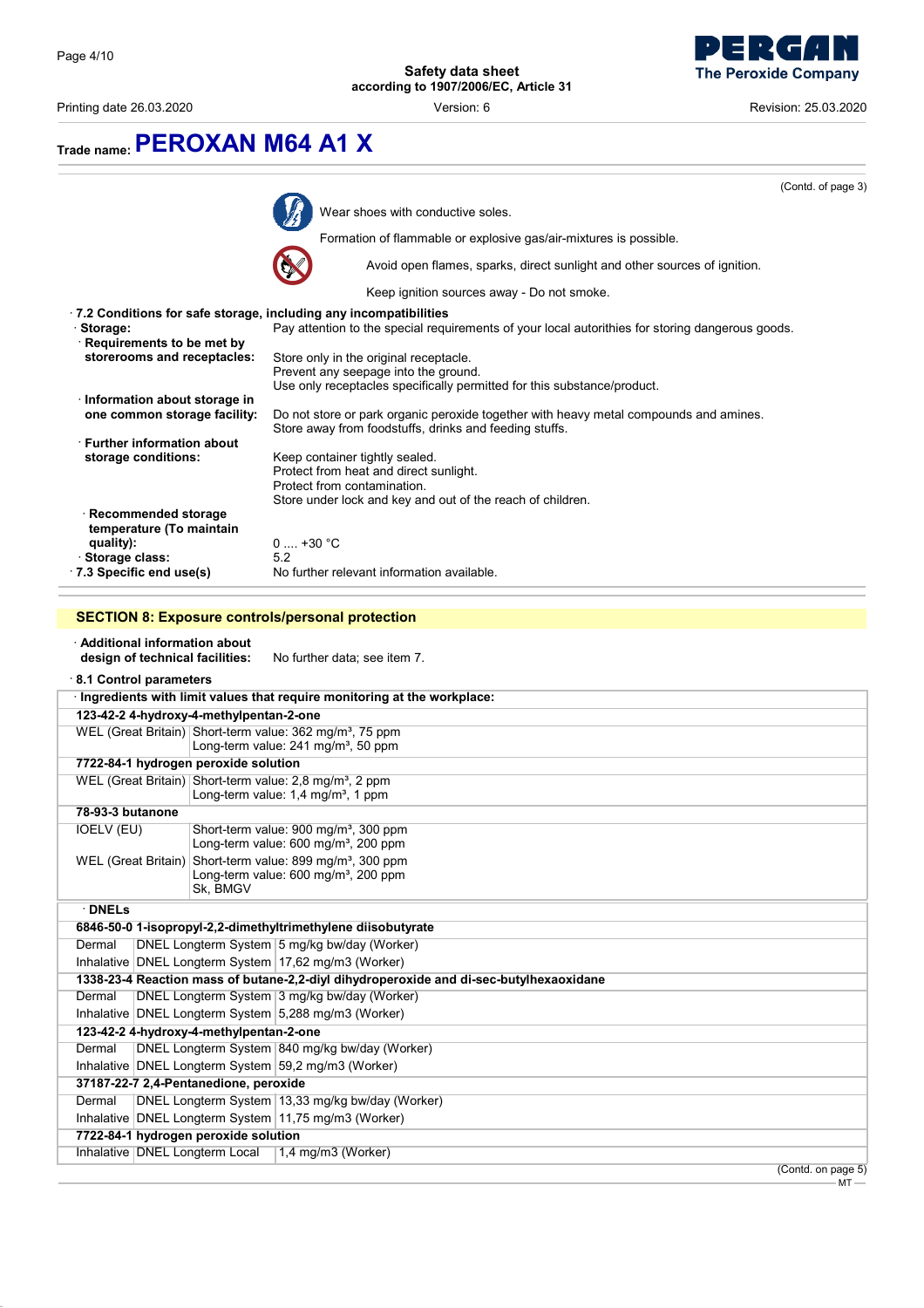Printing date 26.03.2020 Version: 6 Revision: 25.03.2020

# **Trade name:PEROXAN M64 A1 X**

|                                         | (Contd. of page 4)                                                                     |
|-----------------------------------------|----------------------------------------------------------------------------------------|
| 78-93-3 butanone                        |                                                                                        |
| Dermal                                  | DNEL Longterm System   1.161 mg/kg bw/day (Worker)                                     |
|                                         | Inhalative   DNEL Longterm System   600 mg/m3 (Worker)                                 |
| 123-54-6 pentane-2,4-dione              |                                                                                        |
| Dermal                                  | DNEL Longterm System 12 mg/kg bw/day (Worker)                                          |
|                                         | Inhalative DNEL Longterm System 84 mg/m3 (Worker)                                      |
| · PNECs                                 |                                                                                        |
|                                         | 6846-50-0 1-isopropyl-2,2-dimethyltrimethylene diisobutyrate                           |
|                                         | PNEC Marinewater sed 0,529 mg/kg sed dw (-)                                            |
| <b>PNEC Freshwater</b>                  | 0,014 mg/l (AF 50)                                                                     |
| PNEC Freshwater sed                     | 5,29 mg/kg sed dw                                                                      |
| <b>PNEC Soil</b>                        | 1,05 mg/kg soil dw                                                                     |
| <b>PNEC STP</b>                         | 3 mg/l (AF 10)                                                                         |
| <b>PNEC Marinewater</b>                 | 0,001 mg/l (AF 500)                                                                    |
|                                         | 1338-23-4 Reaction mass of butane-2,2-diyl dihydroperoxide and di-sec-butylhexaoxidane |
| PNEC Marinewater sed 0,009 mg/kg sed dw |                                                                                        |
| <b>PNEC Freshwater</b>                  | 0,006 mg/l (AF 1.000)                                                                  |
| PNEC Freshwater sed                     | 0,088 mg/kg sed dw                                                                     |
| <b>PNEC Soil</b>                        | 0,014 mg/kg soil dw                                                                    |
| PNEC STP                                | 1,2 mg/l (AF 10)                                                                       |
| <b>PNEC Marinewater</b>                 | 0,001 mg/l (AF 10.000)                                                                 |
| 123-42-2 4-hydroxy-4-methylpentan-2-one |                                                                                        |
| PNEC Marinewater sed 0,91 mg/kg sed dw  |                                                                                        |
| <b>PNEC Freshwater</b>                  | 2 mg/l (AF 50)                                                                         |
| PNEC Freshwater sed                     | $9,06$ mg/kg sed dw                                                                    |
| <b>PNEC Soil</b>                        | 0,63 mg/kg soil dw                                                                     |
| <b>PNEC STP</b>                         | 10 mg/l (AF 100)                                                                       |
| <b>PNEC Marinewater</b>                 | 0,2 mg/l (AF 500)                                                                      |
| 37187-22-7 2,4-Pentanedione, peroxide   | PNEC Marinewater sed 0,153 mg/kg sed dw (-)                                            |
| <b>PNEC Freshwater</b>                  | 0,17 mg/l (AF 10)                                                                      |
| PNEC Freshwater sed                     | $1,53$ mg/kg sed dw $(-)$                                                              |
| <b>PNEC Soil</b>                        | 0,2 mg/kg soil dw (-)                                                                  |
| PNEC STP                                | 6,2 mg/l (AF 10)                                                                       |
| <b>PNEC Marinewater</b>                 | 0,017 mg/l (AF 100)                                                                    |
| 7722-84-1 hydrogen peroxide solution    |                                                                                        |
| PNEC Marinewater sed 0,047 mg/kg sed dw |                                                                                        |
| <b>PNEC Freshwater</b>                  | 0,013 mg/l (AF 50)                                                                     |
| <b>PNEC Freshwater sed</b>              | $0.047$ mg/kg sed dw                                                                   |
| <b>PNEC Soil</b>                        | 0,002 mg/kg soil dw                                                                    |
| PNEC STP                                | mg/l (AF 100)                                                                          |
| <b>PNEC Marinewater</b>                 | 0,013 mg/l (AF 50)                                                                     |
| 78-93-3 butanone                        |                                                                                        |
| PNEC Marinewater sed 284,7 mg/kg sed dw |                                                                                        |
| <b>PNEC Freshwater</b>                  | 55,8 mg/l                                                                              |
| <b>PNEC Freshwater sed</b>              | 284,74 mg/kg sed dw                                                                    |
| <b>PNEC Soil</b>                        | 22,5 mg/kg soil dw                                                                     |
| PNEC STP                                | 709 mg/l                                                                               |
| <b>PNEC Marinewater</b>                 | 55,8 mg/l                                                                              |
| 123-54-6 pentane-2,4-dione              |                                                                                        |
| PNEC Marinewater sed 0,191 mg/kg sed dw |                                                                                        |
| <b>PNEC Freshwater</b>                  | 0,2 mg/l (AF 50)                                                                       |
| <b>PNEC Freshwater sed</b>              | 1,909 mg/kg sed dw                                                                     |
| PNEC STP                                | 1,32 mg/l (AF 10)                                                                      |
| <b>PNEC Marinewater</b>                 | 0,02 mg/l (AF 500)                                                                     |
|                                         | (Contd. on page 6)                                                                     |

MT

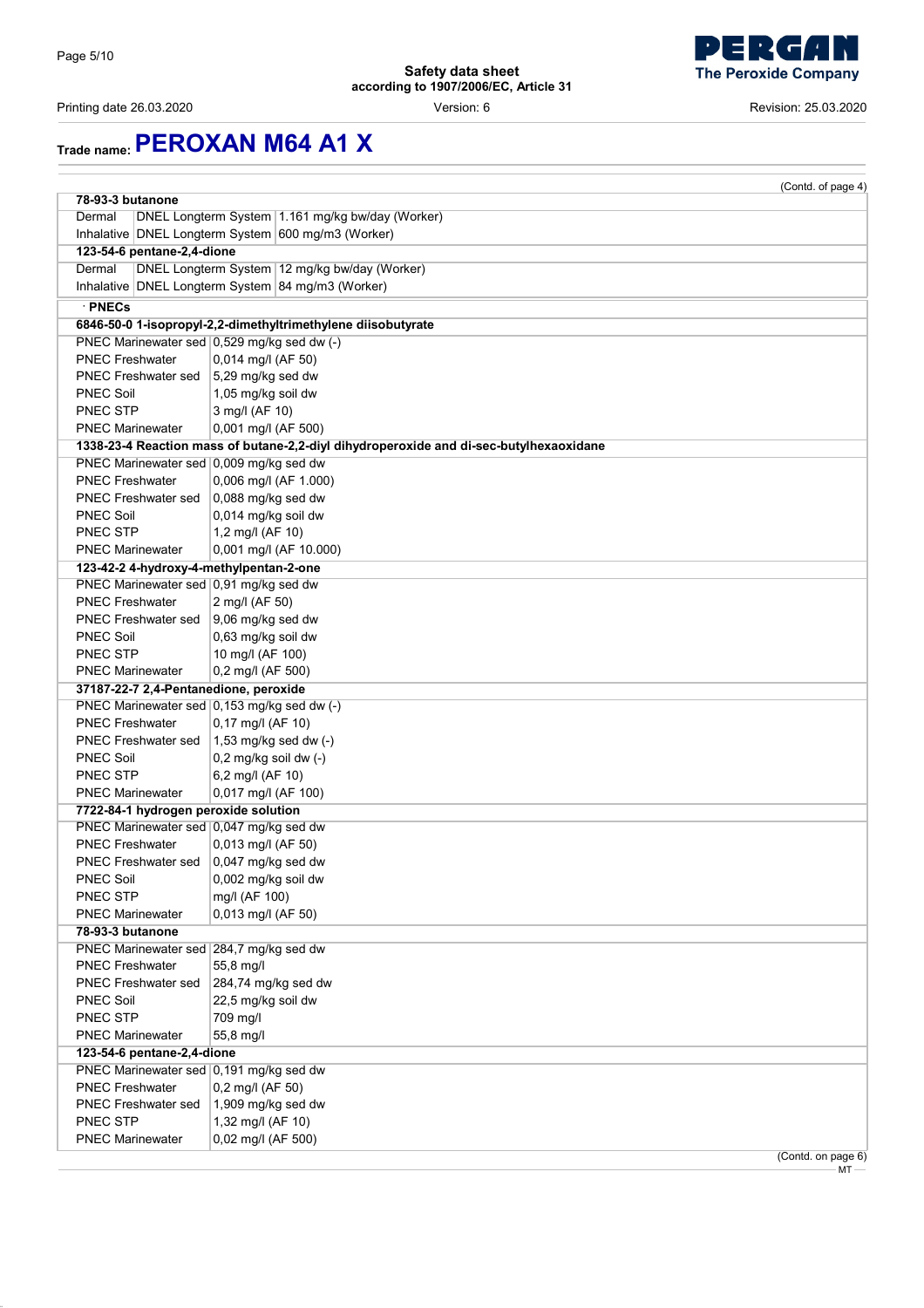Printing date 26.03.2020 Version: 6 Revision: 25.03.2020



|                                                                                            | (Contd. of page 5)                                                                                                                                                                                                                                                                                                                                                                                                                                                                                                                                           |  |
|--------------------------------------------------------------------------------------------|--------------------------------------------------------------------------------------------------------------------------------------------------------------------------------------------------------------------------------------------------------------------------------------------------------------------------------------------------------------------------------------------------------------------------------------------------------------------------------------------------------------------------------------------------------------|--|
|                                                                                            | · Ingredients with biological limit values:                                                                                                                                                                                                                                                                                                                                                                                                                                                                                                                  |  |
| 78-93-3 butanone                                                                           |                                                                                                                                                                                                                                                                                                                                                                                                                                                                                                                                                              |  |
| BMGV (Great Britain) 70 µmol/L                                                             | Medium: urine<br>Sampling time: post shift<br>Parameter: butan-2-one                                                                                                                                                                                                                                                                                                                                                                                                                                                                                         |  |
| · Additional information:                                                                  | The lists valid during the making were used as basis.                                                                                                                                                                                                                                                                                                                                                                                                                                                                                                        |  |
| 8.2 Exposure controls<br>· Personal protective equipment:<br><b>General protective and</b> |                                                                                                                                                                                                                                                                                                                                                                                                                                                                                                                                                              |  |
| hygienic measures:                                                                         | The usual precautionary measures are to be adhered to when handling chemicals.<br>Keep away from foodstuffs, beverages and feed.<br>Immediately remove all soiled and contaminated clothing<br>Wash hands before breaks and at the end of work.<br>Store protective clothing separately.<br>Avoid close or long term contact with the skin.<br>Avoid contact with the eyes and skin.<br>Do not eat, drink, smoke or sniff while working.<br>Use skin protection cream for skin protection.<br>Be sure to clean skin thoroughly after work and before breaks. |  |
| · Respiratory protection:                                                                  | Not necessary if room is well-ventilated.<br>Use suitable respiratory device when it exceed exposure limit and when insufficiently ventilated.<br>Filter A2                                                                                                                                                                                                                                                                                                                                                                                                  |  |
| · Protection of hands:                                                                     | Only use chemical-protective gloves with CE-labelling of category III.<br>Selection of the glove material on consideration of the penetration times, rates of diffusion and the<br>degradation<br>Protective gloves                                                                                                                                                                                                                                                                                                                                          |  |
| · Material of gloves                                                                       | The selection of the suitable gloves does not only depend on the material, but also on further marks of<br>quality and varies from manufacturer to manufacturer.<br>Butyl rubber, BR<br>Fluorocarbon rubber (Viton)<br>Nitrile rubber, NBR<br>Neoprene                                                                                                                                                                                                                                                                                                       |  |
| · Penetration time of glove<br>material                                                    | The exact break trough time has to be found out by the manufacturer of the protective gloves and has to be<br>observed.                                                                                                                                                                                                                                                                                                                                                                                                                                      |  |
| · Eye protection:                                                                          | Tightly sealed goggles                                                                                                                                                                                                                                                                                                                                                                                                                                                                                                                                       |  |
| · Body protection:                                                                         | Protective work clothing                                                                                                                                                                                                                                                                                                                                                                                                                                                                                                                                     |  |

| <b>SECTION 9: Physical and chemical properties</b>                                                                 |                                                                                             |  |
|--------------------------------------------------------------------------------------------------------------------|---------------------------------------------------------------------------------------------|--|
| 9.1 Information on basic physical and chemical properties<br><b>General Information</b><br>· Appearance:           |                                                                                             |  |
| $\cdot$ Form:                                                                                                      | Fluid                                                                                       |  |
| · Colour:                                                                                                          | colourless - yellowish                                                                      |  |
| · Odour:                                                                                                           | Characteristic                                                                              |  |
| Odour threshold:                                                                                                   | Not determined.                                                                             |  |
| · pH-value:                                                                                                        | Not determined.                                                                             |  |
| Change in condition<br>· Melting point/freezing point:<br>Initial boiling point and boiling range: Not applicable. | Not applicable.                                                                             |  |
| · Flash point:                                                                                                     | > SADT                                                                                      |  |
| · Flammability (solid, gas):                                                                                       | Not applicable.                                                                             |  |
| · Decomposition temperature:                                                                                       | $+50$ °C (SADT)                                                                             |  |
| · Auto-ignition temperature:                                                                                       | Product is not selfigniting.                                                                |  |
| <b>Explosive properties:</b>                                                                                       | Product is not explosive. However, formation of explosive air/vapour mixtures are possible. |  |
|                                                                                                                    | (Contd. on page 7)                                                                          |  |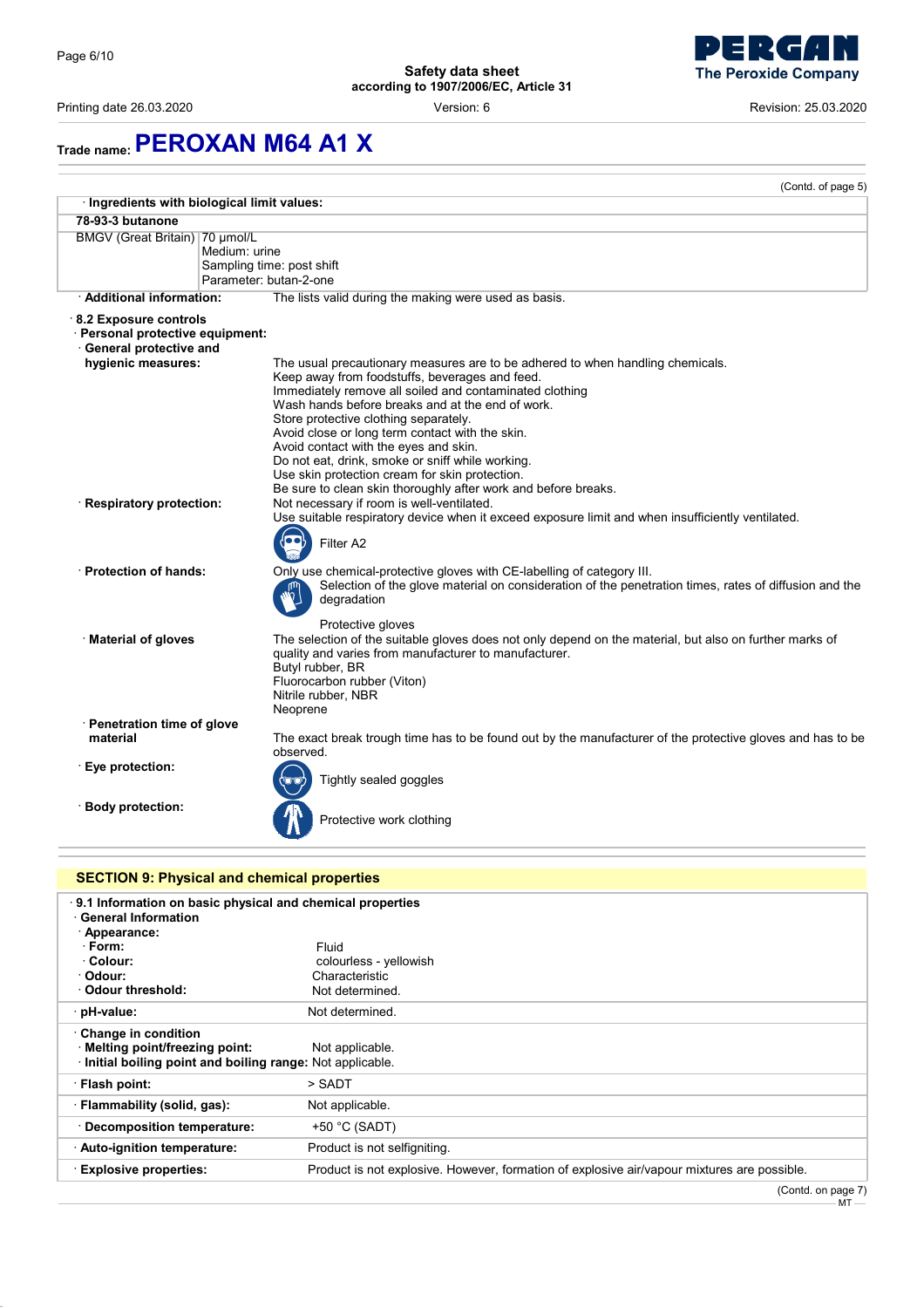Printing date 26.03.2020 Version: 6 Revision: 25.03.2020

. J **The Peroxide Company** 

## **Trade name:PEROXAN M64 A1 X**

|                                                          |                                            | (Contd. of page 6) |
|----------------------------------------------------------|--------------------------------------------|--------------------|
| <b>Explosion limits:</b>                                 |                                            |                    |
| · Lower:                                                 | Not determined.                            |                    |
| $\cdot$ Upper:                                           | Not determined.                            |                    |
| · Vapour pressure:                                       | Not determined.                            |                    |
| ⋅ Density at 20 °C:                                      | $1,01$ g/cm <sup>3</sup>                   |                    |
| · Relative density                                       | Not determined.                            |                    |
| · Vapour density                                         | Not determined                             |                    |
| <b>Evaporation rate</b>                                  | Not determined.                            |                    |
| · Solubility in / Miscibility with                       |                                            |                    |
| water:                                                   | Undetermined.                              |                    |
| · Partition coefficient: n-octanol/water: not determined |                                            |                    |
| · Viscosity:                                             |                                            |                    |
| Dynamic at 20 °C:                                        | 17 mPas                                    |                    |
| · Kinematic:                                             | Not determined.                            |                    |
| 9.2 Other information                                    | No further relevant information available. |                    |
| · Active oxygen                                          | $7.7 - 8.0 %$                              |                    |

### **SECTION 10: Stability and reactivity**

| $\cdot$ 10.1 Reactivity<br>10.2 Chemical stability<br>· Thermal decomposition / | No further relevant information available.                                                                                                                                                                                                                                                                                                                                                                                                                                                                                                                                     |
|---------------------------------------------------------------------------------|--------------------------------------------------------------------------------------------------------------------------------------------------------------------------------------------------------------------------------------------------------------------------------------------------------------------------------------------------------------------------------------------------------------------------------------------------------------------------------------------------------------------------------------------------------------------------------|
| conditions to be avoided:                                                       | SADT (Self Accelerating Decomposition Temperature) is the lowest temperature at which self accelerating<br>decomposition may occur with substance in the packaging as used in transport. A dangerous self-<br>accelerating decomposition reaction and, under certain circumstances, explosion or fire can be cause<br>decomposition at and above the temperature. Contact with incompatible substances can cause<br>decomposition at or below the SADT.<br>No decomposition if used and stored according to specifications.<br>To avoid thermal decomposition do not overheat. |
| 10.3 Possibility of hazardous                                                   |                                                                                                                                                                                                                                                                                                                                                                                                                                                                                                                                                                                |
| reactions                                                                       | Self-accelerating decomposition at SADT.                                                                                                                                                                                                                                                                                                                                                                                                                                                                                                                                       |
| 10.4 Conditions to avoid                                                        | No further relevant information available.                                                                                                                                                                                                                                                                                                                                                                                                                                                                                                                                     |
| $\cdot$ 10.5 Incompatible materials:                                            | Rapid decomposition by dirt, rust, chemicals in particular concentrated acids, alkalis and accelerators (e. g.<br>heavy-metal compounds and amines).                                                                                                                                                                                                                                                                                                                                                                                                                           |
| ⋅ 10.6 Hazardous decomposition                                                  |                                                                                                                                                                                                                                                                                                                                                                                                                                                                                                                                                                                |
| products:                                                                       | Hydrocarbons, carbondioxide and -monoxid.<br>No hazardous decomposition products if used and stored according to specifications.                                                                                                                                                                                                                                                                                                                                                                                                                                               |
| · Additional information:                                                       | Emergency procedures will vary depending on conditions. The customer should have an emergency<br>response plane in place.                                                                                                                                                                                                                                                                                                                                                                                                                                                      |

### **SECTION 11: Toxicological information**

| 11.1 Information on toxicological effects                                      |                            |                                                              |
|--------------------------------------------------------------------------------|----------------------------|--------------------------------------------------------------|
| ⋅ Acute toxicity                                                               |                            | Harmful if swallowed.                                        |
|                                                                                |                            | LD/LC50 values relevant for classification:                  |
|                                                                                |                            | 6846-50-0 1-isopropyl-2,2-dimethyltrimethylene diisobutyrate |
| Oral                                                                           | LD50                       | 3.200 mg/kg (rattus)                                         |
| Dermal                                                                         | LD50                       | 18.900 mg/kg (caviinae)                                      |
|                                                                                |                            | 123-42-2 4-hydroxy-4-methylpentan-2-one                      |
| Oral                                                                           | LD50                       | 2.520 mg/kg (rattus)                                         |
| Dermal                                                                         | LD50                       | 13.630 mg/kg (cuniculosus)                                   |
| 37187-22-7 2,4-Pentanedione, peroxide                                          |                            |                                                              |
| Oral                                                                           | LD50                       | $>2.000$ mg/kg (rattus)                                      |
| Dermal                                                                         | LD <sub>0</sub>            | $>2.000$ mg/kg (rattus)                                      |
|                                                                                | 123-54-6 pentane-2,4-dione |                                                              |
| Oral                                                                           | LD50                       | 575 mg/kg (rattus)                                           |
| Dermal                                                                         | LD50                       | 790 mg/kg (rattus)                                           |
|                                                                                |                            | Inhalative $ LC50/4h 5,1 mg/l$ (rattus)                      |
| · Primary irritant effect:                                                     |                            |                                                              |
| $\cdot$ Skin corrosion/irritation.<br>Causes severe skin burns and eye damage. |                            |                                                              |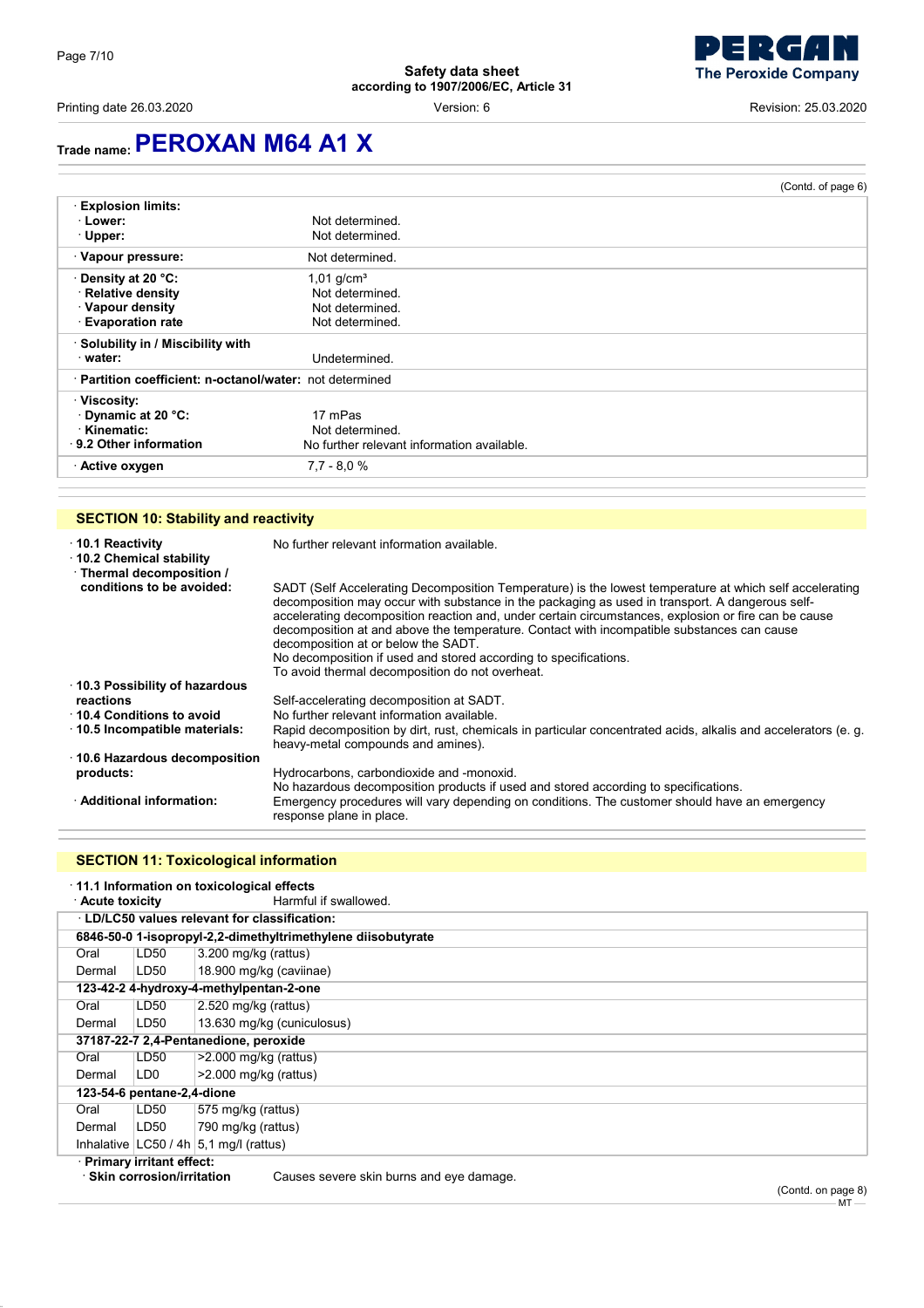

Printing date 26.03.2020 Version: 6 Revision: 25.03.2020

# **Trade name:PEROXAN M64 A1 X**

|                                                          |                                                                           | (Contd. of page 7) |
|----------------------------------------------------------|---------------------------------------------------------------------------|--------------------|
| Serious eye damage/irritation Causes serious eye damage. |                                                                           |                    |
| Respiratory or skin                                      |                                                                           |                    |
| sensitisation                                            | May cause an allergic skin reaction.                                      |                    |
|                                                          | · CMR effects (carcinogenity, mutagenicity and toxicity for reproduction) |                    |
| Germ cell mutagenicity                                   | Based on available data, the classification criteria are not met.         |                    |
| · Carcinogenicity                                        | Based on available data, the classification criteria are not met.         |                    |
| · Reproductive toxicity                                  | Suspected of damaging the unborn child.                                   |                    |
| STOT-single exposure                                     | May cause respiratory irritation.                                         |                    |
| STOT-repeated exposure                                   | Based on available data, the classification criteria are not met.         |                    |
| · Aspiration hazard                                      | Based on available data, the classification criteria are not met.         |                    |

## **SECTION 12: Ecological information**

| $\cdot$ 12.1 Toxicity         |                                             |                                                                                                        |
|-------------------------------|---------------------------------------------|--------------------------------------------------------------------------------------------------------|
| <b>Aquatic toxicity:</b>      |                                             |                                                                                                        |
|                               |                                             | 1338-23-4 Reaction mass of butane-2,2-divl dihydroperoxide and di-sec-butylhexaoxidane                 |
| $LC50 / 96h   44,2 mg/l (-)$  |                                             |                                                                                                        |
| 78-93-3 butanone              |                                             |                                                                                                        |
|                               | LC50 / 96h 3.220 mg/l (pimephales promelas) |                                                                                                        |
|                               | EC50 / 48h 5.091 mg/l (daphnia magna)       |                                                                                                        |
| 123-54-6 pentane-2,4-dione    |                                             |                                                                                                        |
|                               | LC50 / 96h 72 mg/l (oncorhynchus mykiss)    |                                                                                                        |
|                               | EC50 / 48h 75 mg/l (daphnia magna)          |                                                                                                        |
| $\cdot$ 12.2 Persistence and  |                                             |                                                                                                        |
| degradability                 |                                             | No further relevant information available.                                                             |
|                               | 12.3 Bioaccumulative potential              | No further relevant information available.                                                             |
| $\cdot$ 12.4 Mobility in soil |                                             | No further relevant information available.                                                             |
|                               | · Additional ecological information:        |                                                                                                        |
| · General notes:              |                                             | Must not reach sewage water or drainage ditch undiluted or unneutralised.                              |
|                               |                                             | Water hazard class 1 (German Regulation) (Self-assessment): slightly hazardous for water               |
|                               |                                             | Do not allow undiluted product or large quantities of it to reach ground water, water course or sewage |
|                               |                                             | system.                                                                                                |
|                               | 12.5 Results of PBT and vPvB assessment     |                                                                                                        |
| $\cdot$ PBT:                  |                                             | Not applicable.                                                                                        |
| vPvB:                         |                                             | Not applicable.                                                                                        |
|                               | 12.6 Other adverse effects                  | No further relevant information available.                                                             |

| <b>SECTION 13: Disposal considerations</b>       |                                                                                                                                                                                                                                                                                                   |  |
|--------------------------------------------------|---------------------------------------------------------------------------------------------------------------------------------------------------------------------------------------------------------------------------------------------------------------------------------------------------|--|
| 13.1 Waste treatment methods<br>· Recommendation | After diluting with a suitable desentisation agent to 10 %, the solution must be supplied to a special<br>treatment (e. g. thermal utilization) under observance of all official regulations.<br>୵∿<br>Must not be disposed together with household garbage. Do not allow product to reach sewage |  |
| · Waste disposal key:                            | svstem.<br>Please contact your hazardous waste disposers to assign the right EWC-(European waste catalog)-<br>number.                                                                                                                                                                             |  |
| · Uncleaned packaging:<br>· Recommendation:      | This material and its container must be disposed of as hazardous waste.                                                                                                                                                                                                                           |  |

| <b>SECTION 14: Transport information</b>    |                                                                                                      |
|---------------------------------------------|------------------------------------------------------------------------------------------------------|
| · 14.1 UN-Number<br>ADR, IMDG, IATA         | UN3105                                                                                               |
| 14.2 UN proper shipping name<br>$\cdot$ ADR | UN3105 ORGANIC PEROXIDE TYPE D, LIQUID (METHYL ETHYL<br>KETONE PEROXIDE(S), ACETYL ACETONE PEROXIDE) |
| · IMDG. IATA                                | ORGANIC PEROXIDE TYPE D, LIQUID (METHYL ETHYL KETONE<br>PEROXIDE(S), ACETYL ACETONE PEROXIDE)        |
|                                             | (Contd. on page 9)                                                                                   |

 $MT -$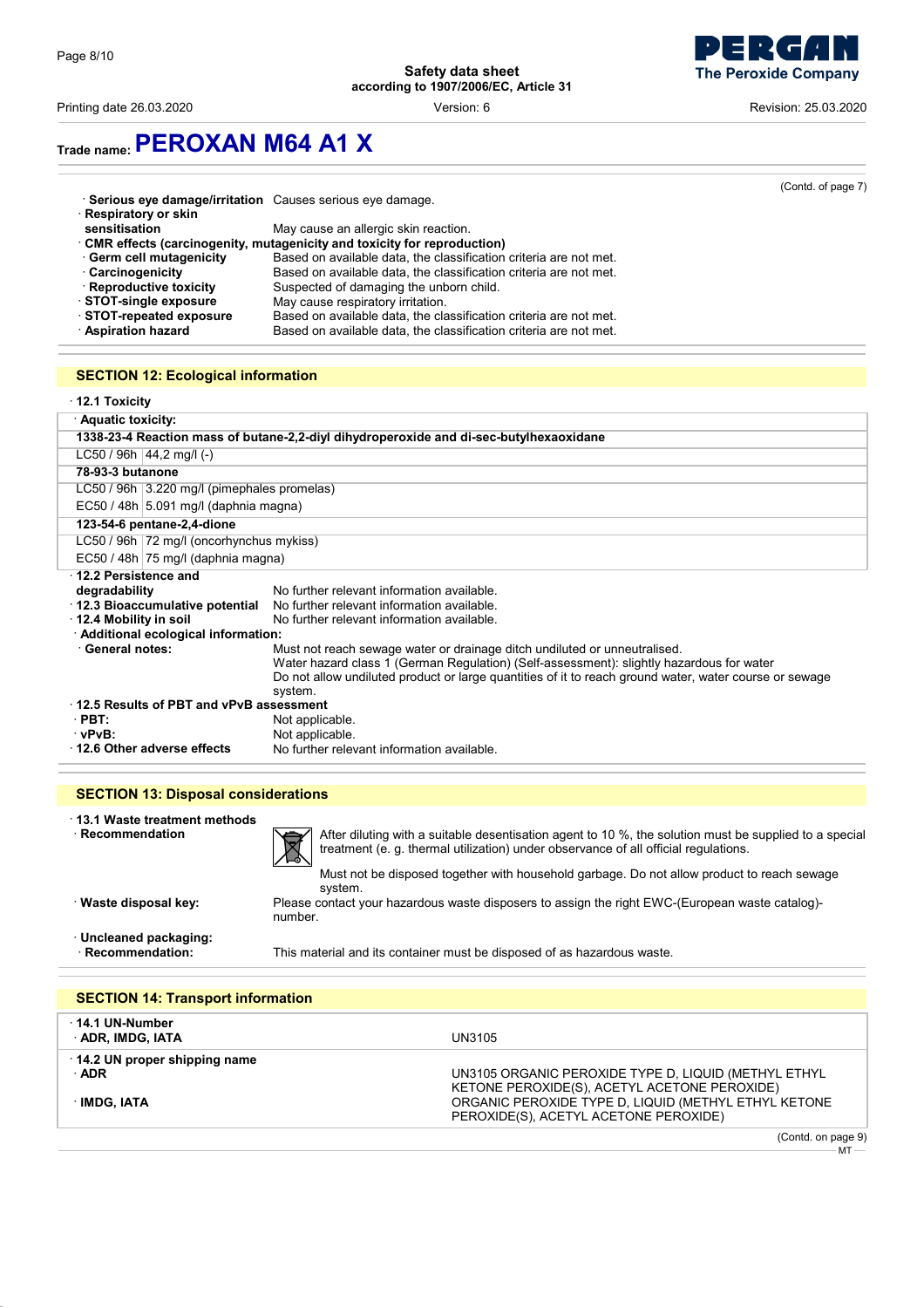

Printing date 26.03.2020 Version: 6 Revision: 25.03.2020

# **Trade name:PEROXAN M64 A1 X**

|                                                                                    | (Contd. of page 8)                                                                                        |
|------------------------------------------------------------------------------------|-----------------------------------------------------------------------------------------------------------|
| 14.3 Transport hazard class(es)                                                    |                                                                                                           |
| $·$ ADR                                                                            |                                                                                                           |
|                                                                                    |                                                                                                           |
| · Class<br>· Label                                                                 | 5.2 (P1) Organic peroxides.<br>5.2                                                                        |
| <b>IMDG, IATA</b>                                                                  |                                                                                                           |
|                                                                                    |                                                                                                           |
| ∙ Class                                                                            | 5.2 Organic peroxides.                                                                                    |
| · Label                                                                            | 5.2                                                                                                       |
| 14.4 Packing group<br>· ADR, IMDG, IATA                                            | Void                                                                                                      |
| 14.5 Environmental hazards:                                                        |                                                                                                           |
| Marine pollutant:                                                                  | <b>No</b>                                                                                                 |
| 14.6 Special precautions for user<br>· Hazard identification number (Kemler code): | Warning: Organic peroxides.                                                                               |
| · Stowage Category                                                                 | D                                                                                                         |
| · Stowage Code                                                                     | SW1 Protected from sources of heat.                                                                       |
| · Segregation Code                                                                 | SG35 Stow "separated from" SGG1-acids<br>SG36 Stow "separated from" SGG18-alkalis.<br>SG72 See 7.2.6.3.2. |
| 14.7 Transport in bulk according to Annex II of Marpol and the                     |                                                                                                           |
| <b>IBC Code</b>                                                                    | Not applicable.                                                                                           |
| · Transport/Additional information:                                                |                                                                                                           |
| $\cdot$ ADR                                                                        |                                                                                                           |
| · Limited quantities (LQ)<br>· Excepted quantities (EQ)                            | 125 ml<br>Code: E0                                                                                        |
|                                                                                    | Not permitted as Excepted Quantity                                                                        |
| · Transport category<br>· Tunnel restriction code                                  | 2<br>D                                                                                                    |
|                                                                                    |                                                                                                           |
| · RID / GGVSEB:                                                                    | like ADR                                                                                                  |
| ∙IMDG<br>· Limited quantities (LQ)                                                 | $125$ ml                                                                                                  |
| · Excepted quantities (EQ)                                                         | Code: E0                                                                                                  |
|                                                                                    | Not permitted as Excepted Quantity                                                                        |

### **SECTION 15: Regulatory information**

· **15.1 Safety, health and environmental regulations/legislation specific for the substance or mixture**

| <b>REGULATION (EC) No</b><br><b>1907/2006 ANNEX XVII</b>                               | Conditions of restriction: 3                                                                          |
|----------------------------------------------------------------------------------------|-------------------------------------------------------------------------------------------------------|
| the application of upper-tier<br>requirements                                          | 200 t                                                                                                 |
| requirements<br>· Qualifying quantity (tonnes) for                                     | 50 t                                                                                                  |
| · Qualifying quantity (tonnes) for<br>the application of lower-tier                    |                                                                                                       |
| Directive 2012/18/EU<br>· Named dangerous substances<br>- ANNEX I<br>· Seveso category | None of the ingredients is listed.<br>P6b SELF-REACTIVE SUBSTANCES AND MIXTURES and ORGANIC PEROXIDES |

#### **SECTION 16: Other information**

This information is based on our present knowledge. However, this shall not constitute a guarantee for any specific product features and shall not establish a legally valid contractual relationship.

· **Department issuing SDS:** Environment protection / Security of labour